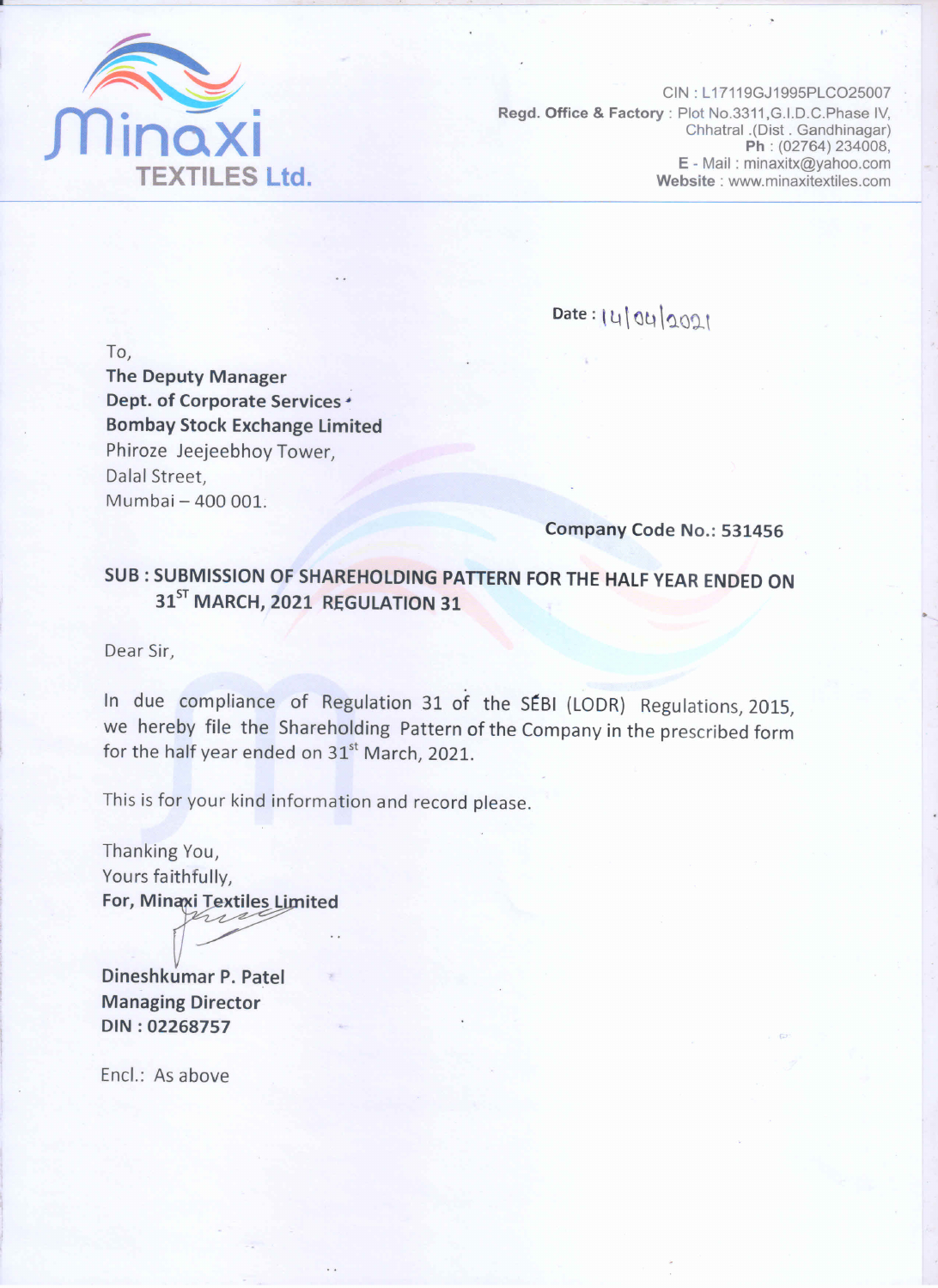| <b>General information about company</b>                                                   |                                |  |  |  |  |  |  |
|--------------------------------------------------------------------------------------------|--------------------------------|--|--|--|--|--|--|
| Scrip code                                                                                 | 531456                         |  |  |  |  |  |  |
| <b>NSE Symbol</b>                                                                          |                                |  |  |  |  |  |  |
| <b>MSEI</b> Symbol                                                                         |                                |  |  |  |  |  |  |
| <b>ISIN</b>                                                                                | INE952C01028                   |  |  |  |  |  |  |
| Name of the company                                                                        | <b>MINAXI TEXTILES LIMITED</b> |  |  |  |  |  |  |
| Whether company is SME                                                                     | Yes                            |  |  |  |  |  |  |
| <b>Class of Security</b>                                                                   | <b>Equity Shares</b>           |  |  |  |  |  |  |
| Type of report                                                                             | Quarterly                      |  |  |  |  |  |  |
| Quarter Ended / Half year ended/Date of Report (For Prelisting / Allotment)                | 31-03-2021                     |  |  |  |  |  |  |
| Date of allotment / extinguishment (in case Capital Restructuring selected) / Listing Date |                                |  |  |  |  |  |  |
| Shareholding pattern filed under                                                           | Regulation $31(1)(b)$          |  |  |  |  |  |  |
| Whether the listed entity is Public Sector Undertaking (PSU)?                              | N <sub>0</sub>                 |  |  |  |  |  |  |

## **Declaration**

| Sr. No.        | Particular                                                          | Yes/No         | <b>Promoter and Promoter</b><br>Group | Public shareholder | Non Promoter- Non Public |
|----------------|---------------------------------------------------------------------|----------------|---------------------------------------|--------------------|--------------------------|
|                | Whether the Listed Entity has<br>issued any partly paid up shares?  | N <sub>o</sub> | N <sub>o</sub>                        | No                 | N <sub>o</sub>           |
| $\overline{2}$ | Whether the Listed Entity has<br>issued any Convertible Securities? | N <sub>o</sub> | N <sub>o</sub>                        | No                 | N <sub>o</sub>           |
| $\overline{3}$ | Whether the Listed Entity has<br>issued any Warrants?               | N <sub>o</sub> | N <sub>o</sub>                        | No                 | N <sub>o</sub>           |

file:////Kaashmeera-pc/e/EFILING/L%20TO%20R/Minaxi%20Textiles%20Ltd/Stock...March,%202021/Shareholding%20Pattern/Shareholding%20Pattern%20Report.html (1 of 14)14-Apr-21 5:04:42 PM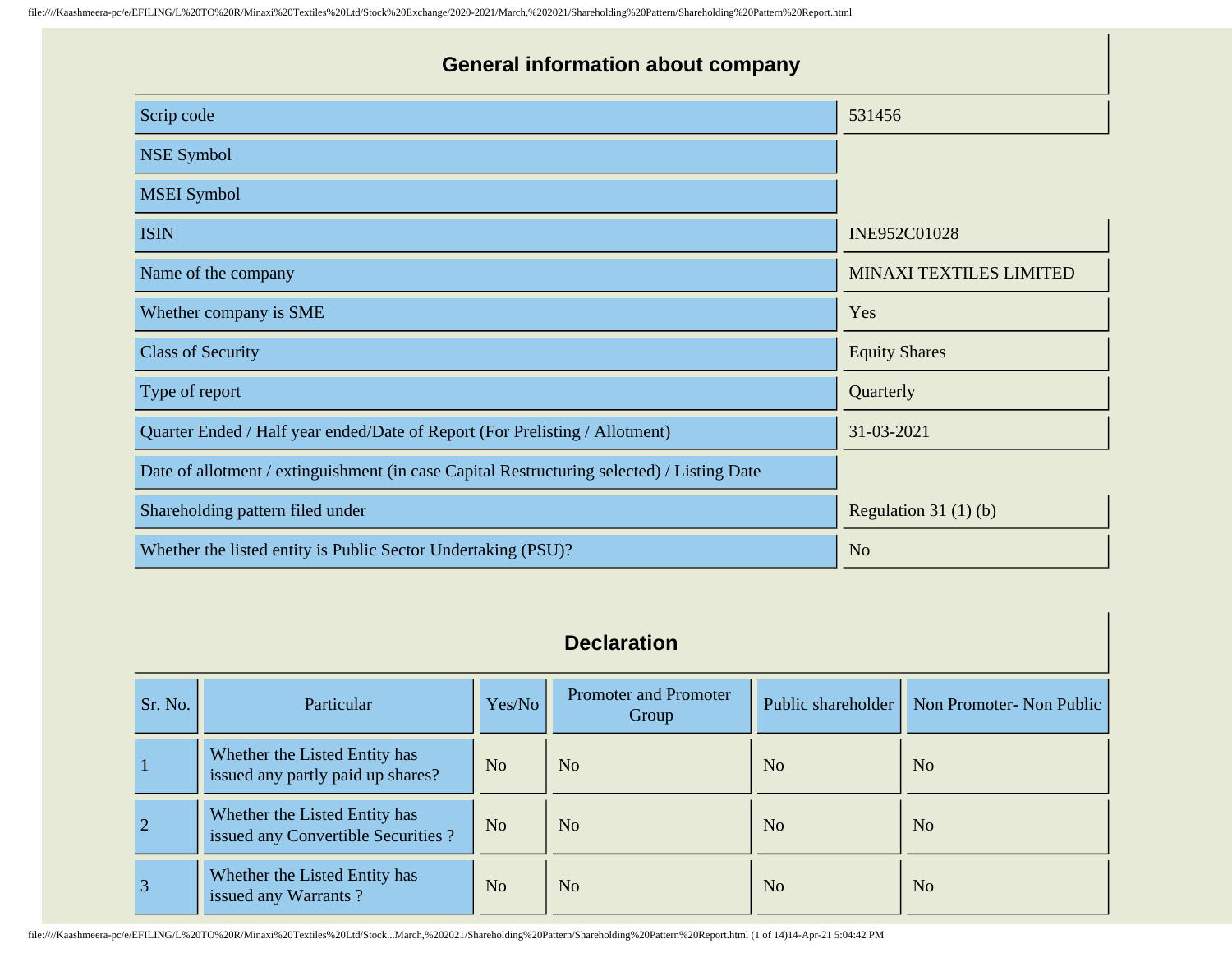| $\overline{4}$ | Whether the Listed Entity has any<br>shares against which depository<br>receipts are issued? | N <sub>o</sub> | N <sub>o</sub> | N <sub>o</sub> | N <sub>o</sub> |
|----------------|----------------------------------------------------------------------------------------------|----------------|----------------|----------------|----------------|
|                | Whether the Listed Entity has any<br>shares in locked-in?                                    | N <sub>o</sub> | N <sub>o</sub> | N <sub>o</sub> | N <sub>o</sub> |
| 6              | Whether any shares held by<br>promoters are pledge or otherwise<br>encumbered?               | N <sub>o</sub> | N <sub>o</sub> |                |                |
|                | Whether company has equity shares<br>with differential voting rights?                        | N <sub>o</sub> | N <sub>o</sub> | N <sub>o</sub> | N <sub>o</sub> |
| 8              | Whether the listed entity has any<br>significant beneficial owner?                           | N <sub>o</sub> |                |                |                |

|                 | Table I - Summary Statement holding of specified securities |                                  |                       |                                                                                                                 |                  |                        |                                                     |                                                                  |                      |          |                             |
|-----------------|-------------------------------------------------------------|----------------------------------|-----------------------|-----------------------------------------------------------------------------------------------------------------|------------------|------------------------|-----------------------------------------------------|------------------------------------------------------------------|----------------------|----------|-----------------------------|
|                 | Category                                                    |                                  | No. of<br>fully       | No.<br>Of<br>Partly                                                                                             | No. Of<br>shares | Total<br>nos.          | Shareholding<br>as a % of<br>total no. of<br>shares | Number of Voting Rights held in each<br>class of securities (IX) |                      |          |                             |
| Category<br>(I) | of<br>shareholder                                           | Nos. Of<br>shareholders<br>(III) | paid up<br>equity     | paid-<br>shares<br>underlying<br>held<br>up<br>Depository<br>as per<br>equity<br>$(VII) =$<br>SCRR,<br>Receipts |                  | (calculated            |                                                     | No of Voting (XIV) Rights                                        |                      |          | Total<br>as a               |
|                 | (II)                                                        |                                  | shares<br>held $(IV)$ | shares<br>held<br>(V)                                                                                           | (VI)             | $(IV)+(V)$<br>$+ (VI)$ | 1957) (VIII)<br>As a % of (A<br>$+B+C2$             | Class eg:<br>X                                                   | <b>Class</b><br>eg:y | Total    | $%$ of<br>$(A+B)$<br>$+C$ ) |
| (A)             | Promoter<br>$\&$<br>Promoter<br>Group                       | 3                                | 18501507              |                                                                                                                 |                  | 18501507               | 37.44                                               | 18501507                                                         |                      | 18501507 | 37.44                       |
| (B)             | Public                                                      | 4188                             | 30914493              |                                                                                                                 |                  | 30914493               | 62.56                                               | 30914493                                                         |                      | 30914493 | 62.56                       |
| (C)             | <b>Non</b><br>Promoter-<br>Non Public                       |                                  |                       |                                                                                                                 |                  |                        |                                                     |                                                                  |                      |          |                             |

file:////Kaashmeera-pc/e/EFILING/L%20TO%20R/Minaxi%20Textiles%20Ltd/Stock...March,%202021/Shareholding%20Pattern/Shareholding%20Pattern%20Report.html (2 of 14)14-Apr-21 5:04:42 PM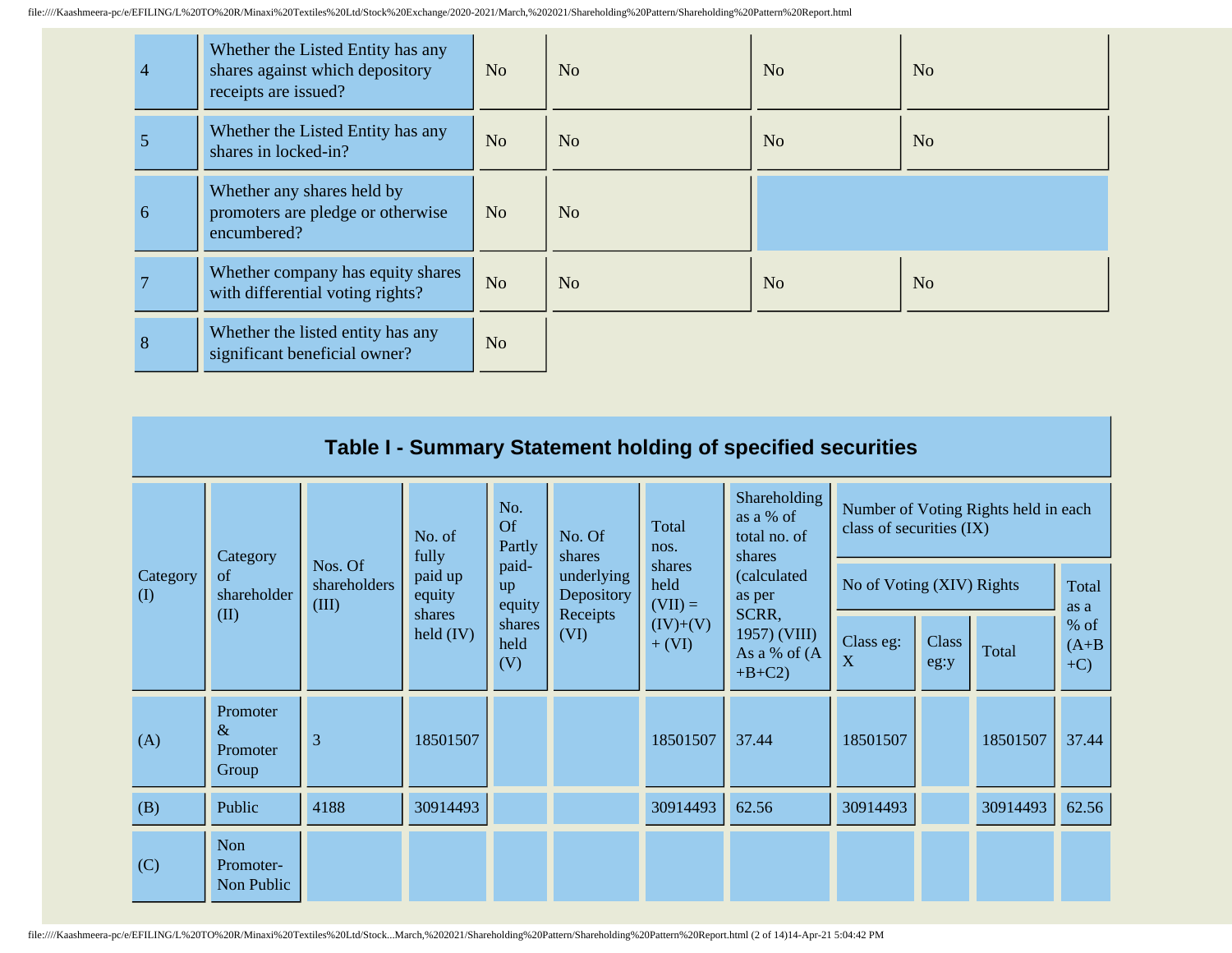

|                 |                                           |                                                                                          |                                                                             |                                                                                                                                  | Table I - Summary Statement holding of specified securities                                    |                                        |                                                         |                                                                               |                                                       |                                       |  |
|-----------------|-------------------------------------------|------------------------------------------------------------------------------------------|-----------------------------------------------------------------------------|----------------------------------------------------------------------------------------------------------------------------------|------------------------------------------------------------------------------------------------|----------------------------------------|---------------------------------------------------------|-------------------------------------------------------------------------------|-------------------------------------------------------|---------------------------------------|--|
| Category<br>(I) | Category<br>of<br>shareholder<br>(II)     | No. Of<br><b>Shares</b><br>Underlying<br>Outstanding<br>convertible<br>securities<br>(X) | No. of<br><b>Shares</b><br>Underlying<br>Outstanding<br>Warrants<br>$(X_i)$ | No. Of<br><b>Shares</b><br>Underlying<br>Outstanding<br>convertible<br>securities<br>and No. Of<br><b>Warrants</b><br>$(Xi)$ (a) | Shareholding,<br>as a %<br>assuming full<br>conversion of<br>convertible<br>securities (as     | Number of<br>Locked in<br>shares (XII) |                                                         | Number of<br><b>Shares</b><br>pledged or<br>otherwise<br>encumbered<br>(XIII) |                                                       | Number of<br>equity shares<br>held in |  |
|                 |                                           |                                                                                          |                                                                             |                                                                                                                                  | a percentage<br>of diluted<br>share capital)<br>$(XI)=(VII)$<br>$+(X)$ As a %<br>of $(A+B+C2)$ | No.<br>(a)                             | As a<br>$%$ of<br>total<br><b>Shares</b><br>held<br>(b) | No.<br>(a)                                                                    | As a<br>% of<br>total<br><b>Shares</b><br>held<br>(b) | dematerialized<br>form $(XIV)$        |  |
| (A)             | Promoter<br>$\&$<br>Promoter<br>Group     |                                                                                          |                                                                             |                                                                                                                                  | 37.44                                                                                          |                                        |                                                         |                                                                               |                                                       | 18501507                              |  |
| (B)             | Public                                    |                                                                                          |                                                                             |                                                                                                                                  | 62.56                                                                                          |                                        |                                                         |                                                                               |                                                       | 29044493                              |  |
| (C)             | Non<br>Promoter-<br>Non Public            |                                                                                          |                                                                             |                                                                                                                                  |                                                                                                |                                        |                                                         |                                                                               |                                                       |                                       |  |
| (C1)            | <b>Shares</b><br>underlying<br><b>DRs</b> |                                                                                          |                                                                             |                                                                                                                                  |                                                                                                |                                        |                                                         |                                                                               |                                                       |                                       |  |

file:////Kaashmeera-pc/e/EFILING/L%20TO%20R/Minaxi%20Textiles%20Ltd/Stock...March,%202021/Shareholding%20Pattern/Shareholding%20Pattern%20Report.html (3 of 14)14-Apr-21 5:04:42 PM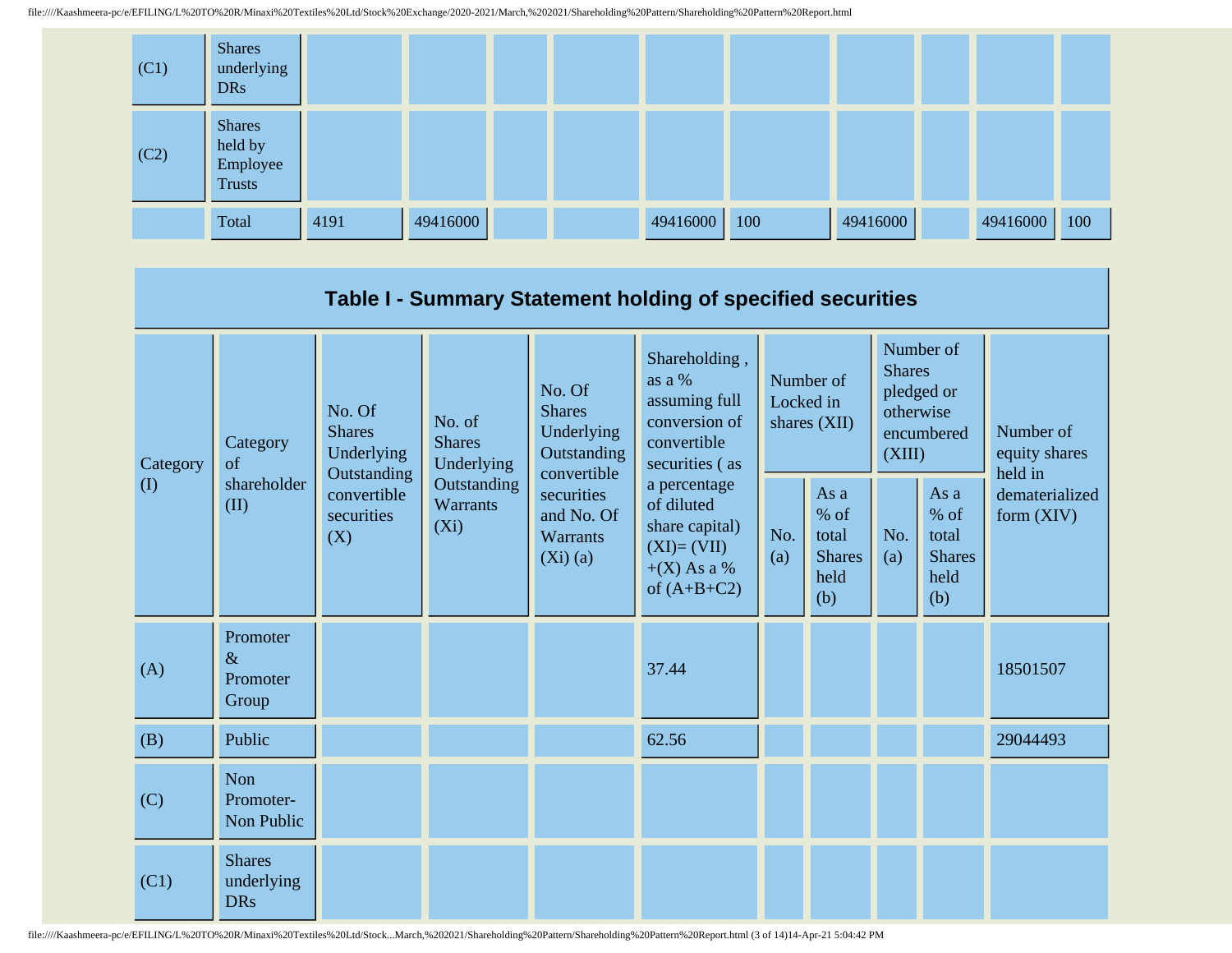

## **Table II - Statement showing shareholding pattern of the Promoter and Promoter Group**

|                     | Category &<br>Name of the                                                            |                                  | No.<br><b>Of</b><br>No. of        |                                                                                                           | Total<br>No. Of<br>Partly<br>nos.<br>shares |                        | Shareholding<br>as a % of<br>total no. of<br>shares | Number of Voting Rights held in each<br>class of securities (IX) |               |                           |                                   |               |
|---------------------|--------------------------------------------------------------------------------------|----------------------------------|-----------------------------------|-----------------------------------------------------------------------------------------------------------|---------------------------------------------|------------------------|-----------------------------------------------------|------------------------------------------------------------------|---------------|---------------------------|-----------------------------------|---------------|
| Sr.                 | <b>Shareholders</b>                                                                  | Nos. Of<br>shareholders<br>(III) | fully paid<br>up equity<br>shares | paid-<br>shares<br>underlying<br>(calculated<br>held<br>up<br>Depository<br>as per<br>$(VII) =$<br>equity |                                             |                        |                                                     | SCRR,<br>Receipts                                                |               | No of Voting (XIV) Rights |                                   | Total<br>as a |
|                     | $\rm (I)$                                                                            |                                  | held $(IV)$                       | shares<br>held<br>(V)                                                                                     | (VI)                                        | $(IV)+(V)$<br>$+ (VI)$ | 1957) (VIII)<br>As a % of (A<br>$+B+C2$             | Class eg:<br>$\boldsymbol{X}$                                    | Class<br>eg:y | Total                     | % of<br>Total<br>Voting<br>rights |               |
| $\mathbf{A}$        | Table II - Statement showing shareholding pattern of the Promoter and Promoter Group |                                  |                                   |                                                                                                           |                                             |                        |                                                     |                                                                  |               |                           |                                   |               |
| (1)                 | Indian                                                                               |                                  |                                   |                                                                                                           |                                             |                        |                                                     |                                                                  |               |                           |                                   |               |
| (a)                 | Individuals/<br>Hindu<br>undivided<br>Family                                         | 3                                | 18501507                          |                                                                                                           |                                             | 18501507               | 37.44                                               | 18501507                                                         |               | 18501507                  | 37.44                             |               |
| Sub-Total<br>(A)(1) |                                                                                      | 3                                | 18501507                          |                                                                                                           |                                             | 18501507               | 37.44                                               | 18501507                                                         |               | 18501507                  | 37.44                             |               |
| (2)                 | Foreign                                                                              |                                  |                                   |                                                                                                           |                                             |                        |                                                     |                                                                  |               |                           |                                   |               |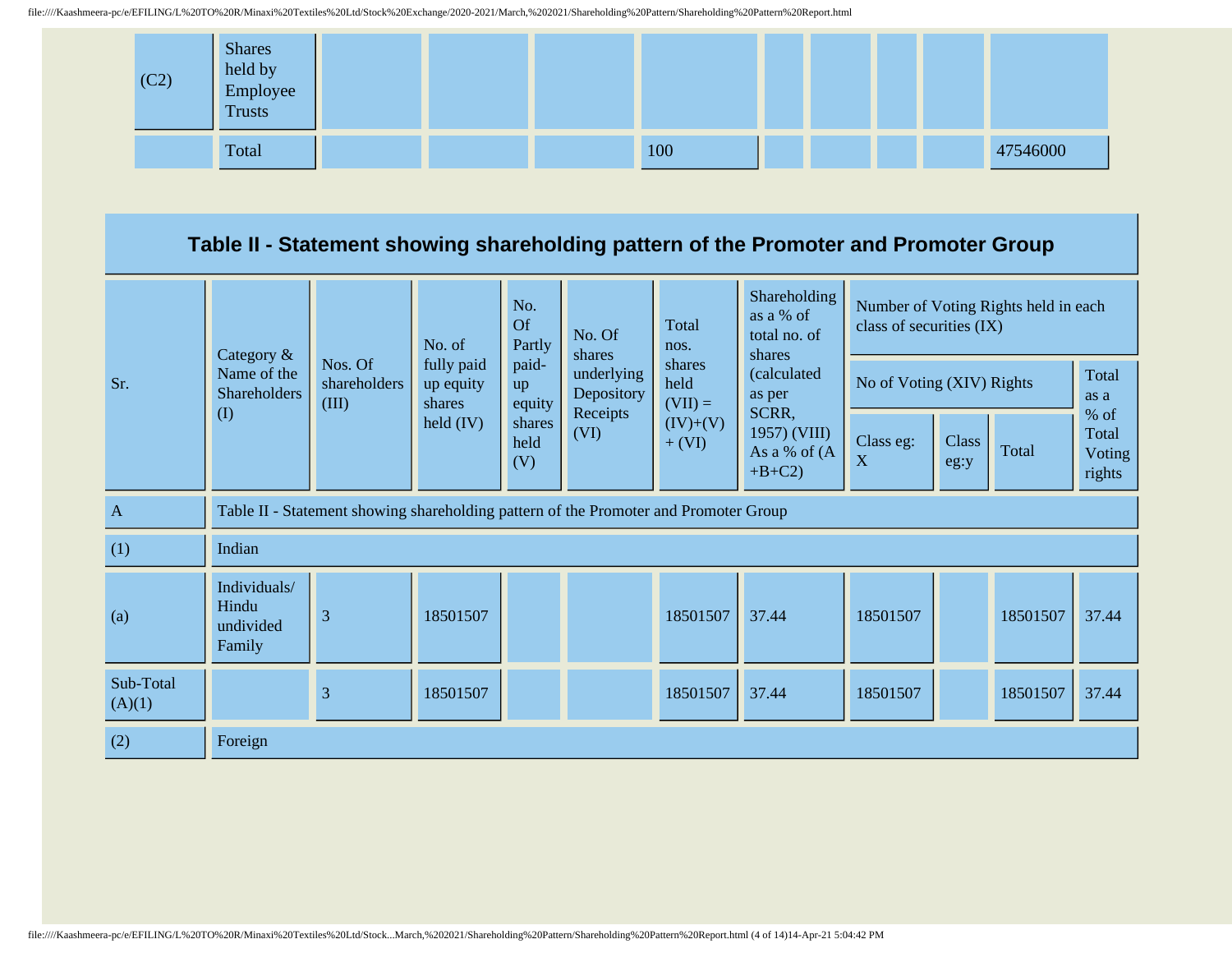| Total<br>Shareholding<br>of Promoter<br>and<br>Promoter<br>Group $(A)=$<br>$(A)(1)+(A)$<br>(2) |                                                                                                                            | $\overline{3}$                                                               | 18501507 |  | 18501507 | 37.44 | 18501507 | 18501507 | 37.44 |
|------------------------------------------------------------------------------------------------|----------------------------------------------------------------------------------------------------------------------------|------------------------------------------------------------------------------|----------|--|----------|-------|----------|----------|-------|
| $\, {\bf B}$                                                                                   |                                                                                                                            | Table III - Statement showing shareholding pattern of the Public shareholder |          |  |          |       |          |          |       |
| (1)                                                                                            | <b>Institutions</b>                                                                                                        |                                                                              |          |  |          |       |          |          |       |
| (3)                                                                                            | Non-institutions                                                                                                           |                                                                              |          |  |          |       |          |          |       |
| (a(i))                                                                                         | Individuals<br>$-i.$<br>Individual<br>shareholders<br>holding<br>nominal<br>share capital<br>up to Rs. 2<br>lakhs.         | 4051                                                                         | 18327581 |  | 18327581 | 37.09 | 18327581 | 18327581 | 37.09 |
| (a(ii))                                                                                        | Individuals<br>$-ii.$<br>Individual<br>shareholders<br>holding<br>nominal<br>share capital<br>in excess of<br>Rs. 2 lakhs. | 9                                                                            | 10218941 |  | 10218941 | 20.68 | 10218941 | 10218941 | 20.68 |
| (e)                                                                                            | Any Other<br>(specify)                                                                                                     | 128                                                                          | 2367971  |  | 2367971  | 4.79  | 2367971  | 2367971  | 4.79  |
| Sub-Total<br>(B)(3)                                                                            |                                                                                                                            | 4188                                                                         | 30914493 |  | 30914493 | 62.56 | 30914493 | 30914493 | 62.56 |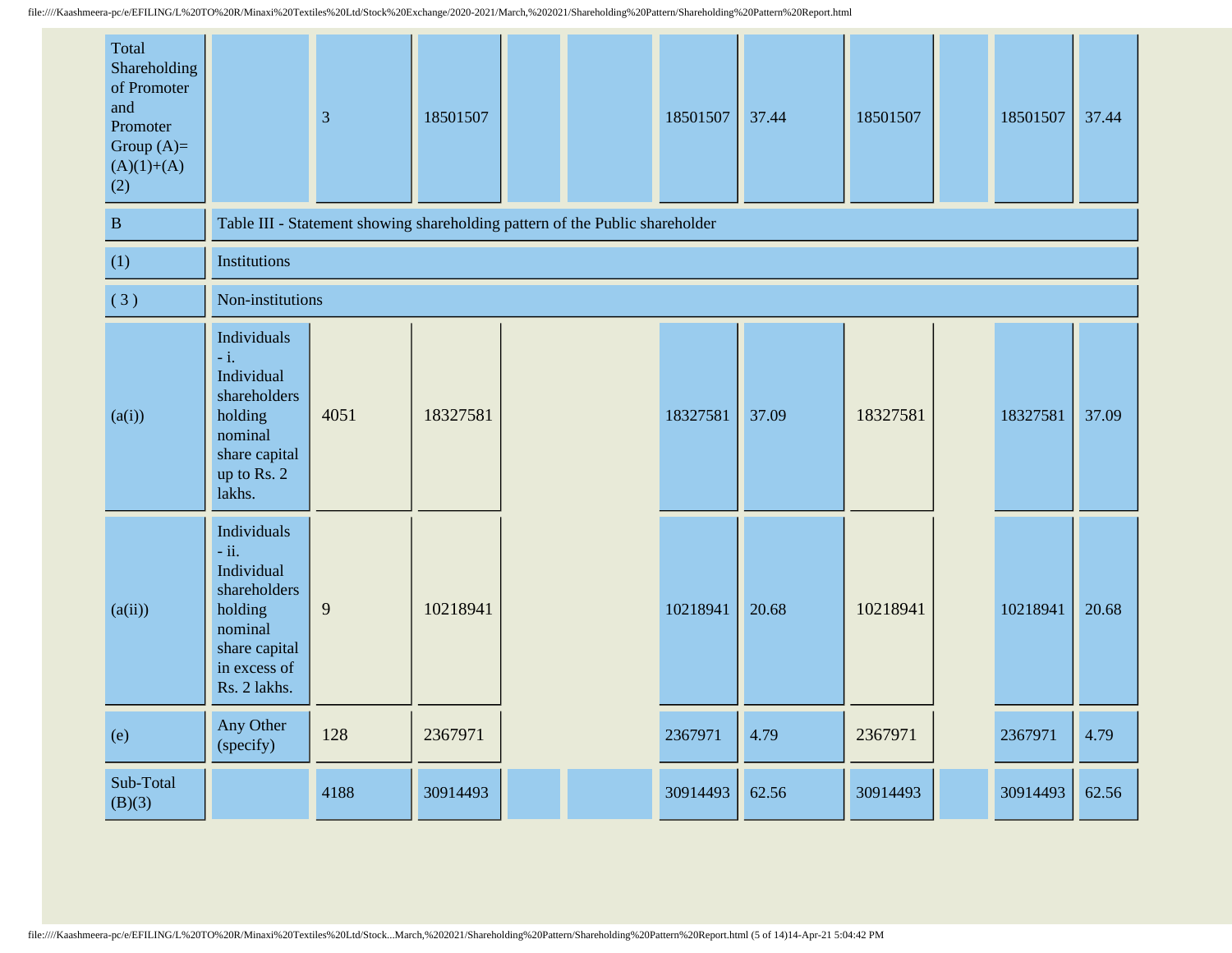| <b>Total Public</b><br>Shareholding<br>$(B)=(B)(1)$<br>$+(B)(2)+(B)$<br>(3) | 4188 | 30914493 |  | 30914493 | 62.56                                                                                         | 30914493 | 30914493 | 62.56 |
|-----------------------------------------------------------------------------|------|----------|--|----------|-----------------------------------------------------------------------------------------------|----------|----------|-------|
|                                                                             |      |          |  |          | Table IV - Statement showing shareholding pattern of the Non Promoter- Non Public shareholder |          |          |       |
| Total $(A+B)$<br>$+C2)$                                                     | 4191 | 49416000 |  | 49416000 | 100                                                                                           | 49416000 | 49416000 | 100   |
| Total $(A+B)$<br>$+C$ )                                                     | 4191 | 49416000 |  | 49416000 | 100                                                                                           | 49416000 | 49416000 | 100   |

|                        | Table II - Statement showing shareholding pattern of the Promoter and Promoter Group |                                           |                                                                     |                                                                                              |            |                                                         |                                                                               |                                                         |                                       |  |
|------------------------|--------------------------------------------------------------------------------------|-------------------------------------------|---------------------------------------------------------------------|----------------------------------------------------------------------------------------------|------------|---------------------------------------------------------|-------------------------------------------------------------------------------|---------------------------------------------------------|---------------------------------------|--|
| Sr.                    | No. Of<br><b>Shares</b><br>Underlying                                                | No. of<br><b>Shares</b><br>Underlying     | No. Of<br><b>Shares</b><br>Underlying<br>Outstanding<br>convertible | Shareholding,<br>as a %<br>assuming full<br>conversion of<br>convertible<br>securities (as a | Locked in  | Number of<br>shares $(XII)$                             | Number of<br><b>Shares</b><br>pledged or<br>otherwise<br>encumbered<br>(XIII) |                                                         | Number of<br>equity shares<br>held in |  |
|                        | Outstanding<br>convertible<br>securities $(X)$                                       | Outstanding<br><b>Warrants</b><br>$(X_i)$ |                                                                     | percentage of<br>diluted share<br>capital) $(XI)=$<br>$(VII)+(X)$ As a<br>% of $(A+B+C2)$    | No.<br>(a) | As a<br>$%$ of<br>total<br><b>Shares</b><br>held<br>(b) | No.<br>(a)                                                                    | As a<br>$%$ of<br>total<br><b>Shares</b><br>held<br>(b) | dematerialized<br>form $(XIV)$        |  |
| $\mathbf{A}$           |                                                                                      |                                           |                                                                     | Table II - Statement showing shareholding pattern of the Promoter and Promoter Group         |            |                                                         |                                                                               |                                                         |                                       |  |
| (1)                    | Indian                                                                               |                                           |                                                                     |                                                                                              |            |                                                         |                                                                               |                                                         |                                       |  |
| (a)                    |                                                                                      |                                           |                                                                     | 37.44                                                                                        |            |                                                         |                                                                               |                                                         | 18501507                              |  |
| Sub-Total $(A)$<br>(1) |                                                                                      |                                           |                                                                     | 37.44                                                                                        |            |                                                         |                                                                               |                                                         | 18501507                              |  |
| (2)                    | Foreign                                                                              |                                           |                                                                     |                                                                                              |            |                                                         |                                                                               |                                                         |                                       |  |

file:////Kaashmeera-pc/e/EFILING/L%20TO%20R/Minaxi%20Textiles%20Ltd/Stock...March,%202021/Shareholding%20Pattern/Shareholding%20Pattern%20Report.html (6 of 14)14-Apr-21 5:04:42 PM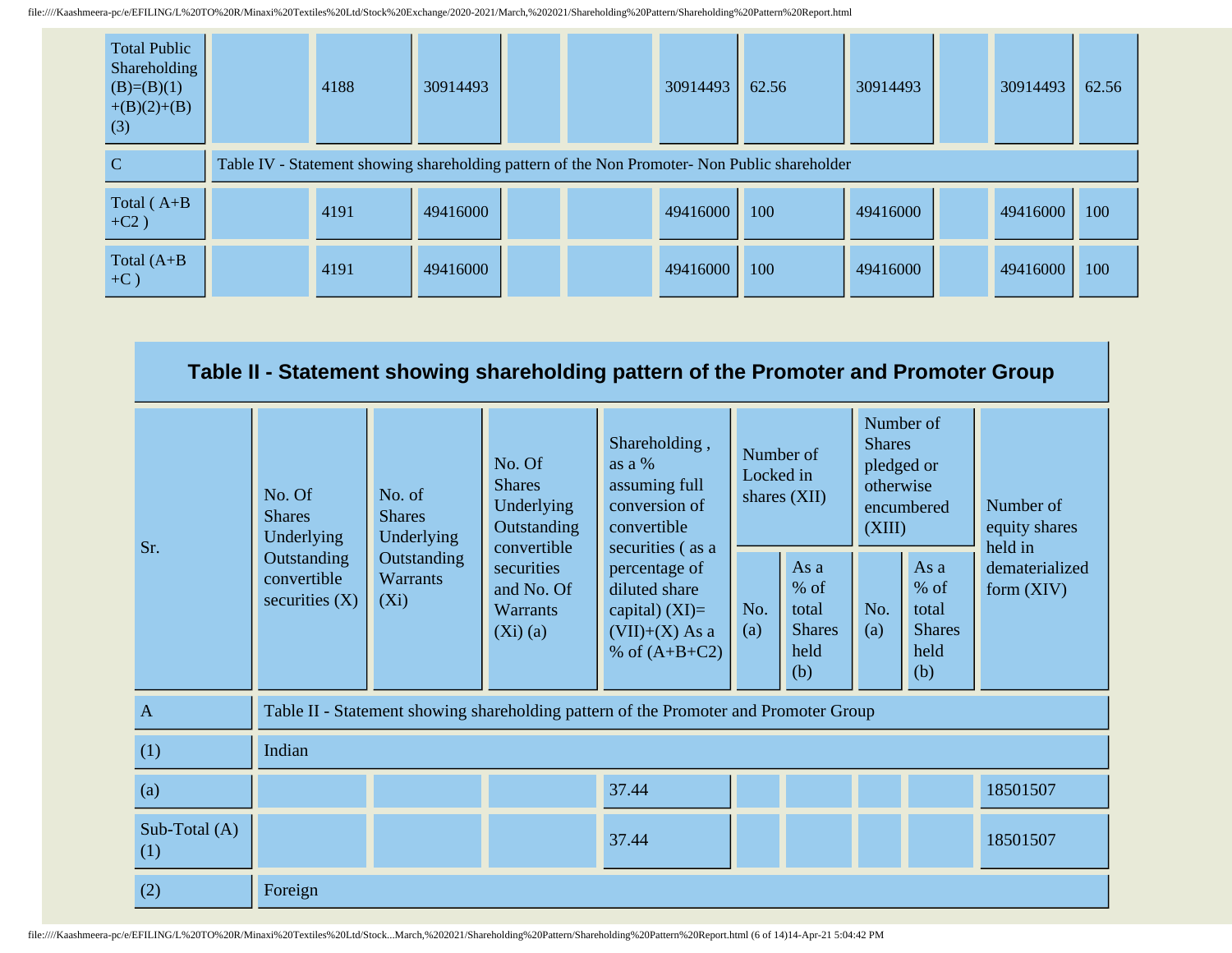| Total<br>Shareholding<br>of Promoter<br>and Promoter<br>Group $(A)=$<br>$(A)(1)+(A)(2)$ |                  |  | 37.44                                                                                         |  |  | 18501507 |
|-----------------------------------------------------------------------------------------|------------------|--|-----------------------------------------------------------------------------------------------|--|--|----------|
| $\mathbf B$                                                                             |                  |  | Table III - Statement showing shareholding pattern of the Public shareholder                  |  |  |          |
| (1)                                                                                     | Institutions     |  |                                                                                               |  |  |          |
| (3)                                                                                     | Non-institutions |  |                                                                                               |  |  |          |
| (a(i))                                                                                  |                  |  | 37.09                                                                                         |  |  | 16482581 |
| (a(ii))                                                                                 |                  |  | 20.68                                                                                         |  |  | 10218941 |
| (e)                                                                                     |                  |  | 4.79                                                                                          |  |  | 2342971  |
| Sub-Total (B)<br>(3)                                                                    |                  |  | 62.56                                                                                         |  |  | 29044493 |
| <b>Total Public</b><br>Shareholding<br>$(B)=(B)(1)$<br>$+(B)(2)+(B)$<br>(3)             |                  |  | 62.56                                                                                         |  |  | 29044493 |
| $\overline{C}$                                                                          |                  |  | Table IV - Statement showing shareholding pattern of the Non Promoter- Non Public shareholder |  |  |          |
| Total (A+B<br>$+C2$ )                                                                   |                  |  | 100                                                                                           |  |  | 47546000 |
| Total $(A+B)$<br>$+C$ )                                                                 |                  |  | 100                                                                                           |  |  | 47546000 |

|             | Individuals/Hindu undivided Family |  |
|-------------|------------------------------------|--|
| Searial No. |                                    |  |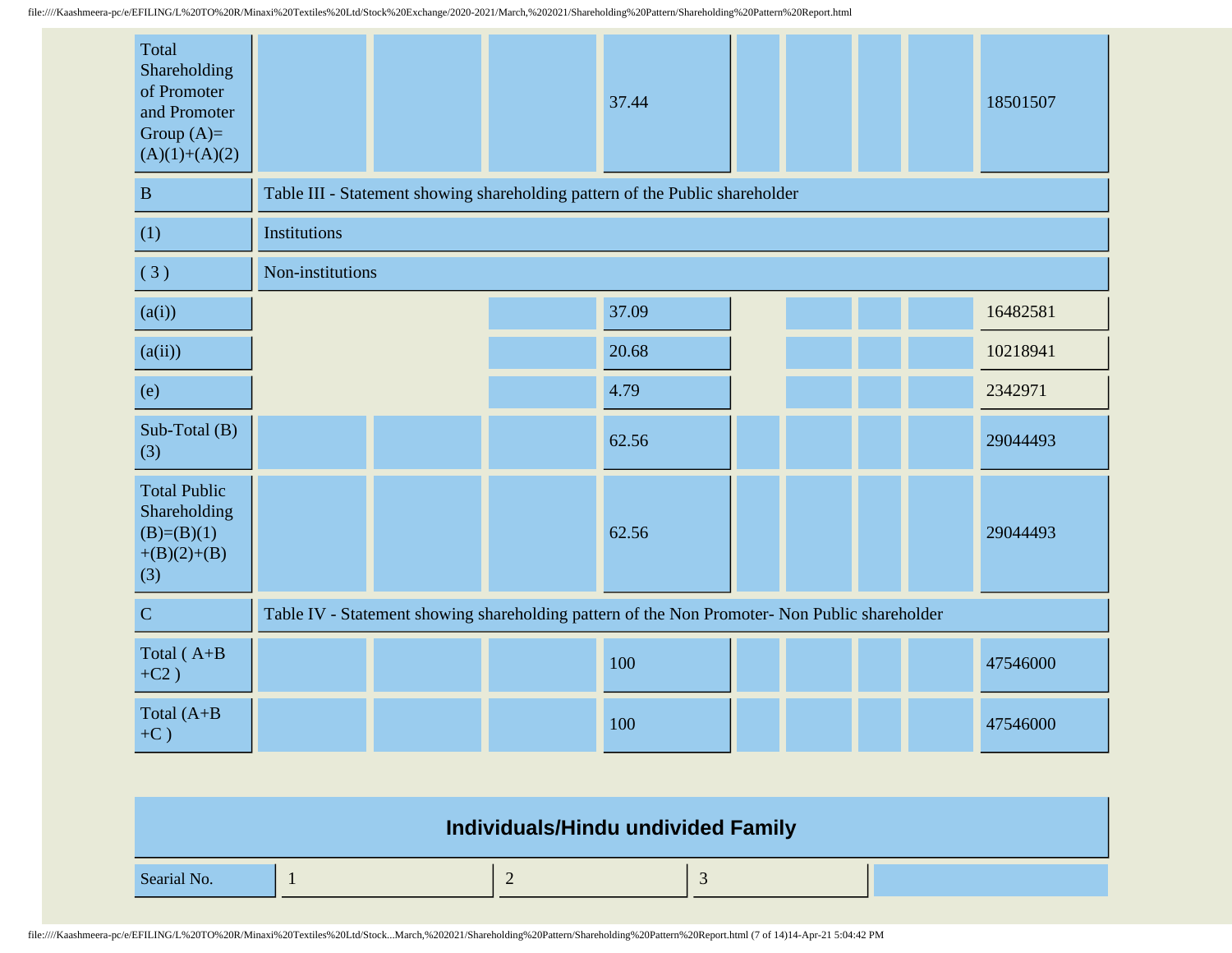| Name of the<br>Shareholders (I)                                                                                      | Dineshkumar Patel | Kiritkumar Patel | Patel Nirmal B | Click here to go back |
|----------------------------------------------------------------------------------------------------------------------|-------------------|------------------|----------------|-----------------------|
| PAN $(II)$                                                                                                           | ACEPP2392N        | ACEPP2391R       | ARWPP5122H     | Total                 |
| No. of fully paid<br>up equity shares<br>$\text{held (IV)}$                                                          | 8826934           | 8826935          | 847638         | 18501507              |
| No. Of Partly paid-<br>up equity shares<br>$\text{held}(V)$                                                          |                   |                  |                |                       |
| No. Of shares<br>underlying<br>Depository<br>Receipts (VI)                                                           |                   |                  |                |                       |
| Total nos. shares<br>held $(VII) = (IV)$<br>$+(V)+(VI)$                                                              | 8826934           | 8826935          | 847638         | 18501507              |
| Shareholding as a<br>% of total no. of<br>shares (calculated<br>as per SCRR,<br>1957) (VIII) As a<br>% of $(A+B+C2)$ | 17.86             | 17.86            | 1.72           | 37.44                 |

Number of Voting Rights held in each class of securities (IX)

| Class eg: $X$                                                                 | 8826934 | 8826935 | 847638 | 18501507 |
|-------------------------------------------------------------------------------|---------|---------|--------|----------|
| Class eg:y                                                                    |         |         |        |          |
| Total                                                                         | 8826934 | 8826935 | 847638 | 18501507 |
| Total as a % of<br><b>Total Voting rights</b>                                 | 17.86   | 17.86   | 1.72   | 37.44    |
| No. Of Shares<br>Underlying<br>Outstanding<br>convertible<br>securities $(X)$ |         |         |        |          |

file:////Kaashmeera-pc/e/EFILING/L%20TO%20R/Minaxi%20Textiles%20Ltd/Stock...March,%202021/Shareholding%20Pattern/Shareholding%20Pattern%20Report.html (8 of 14)14-Apr-21 5:04:42 PM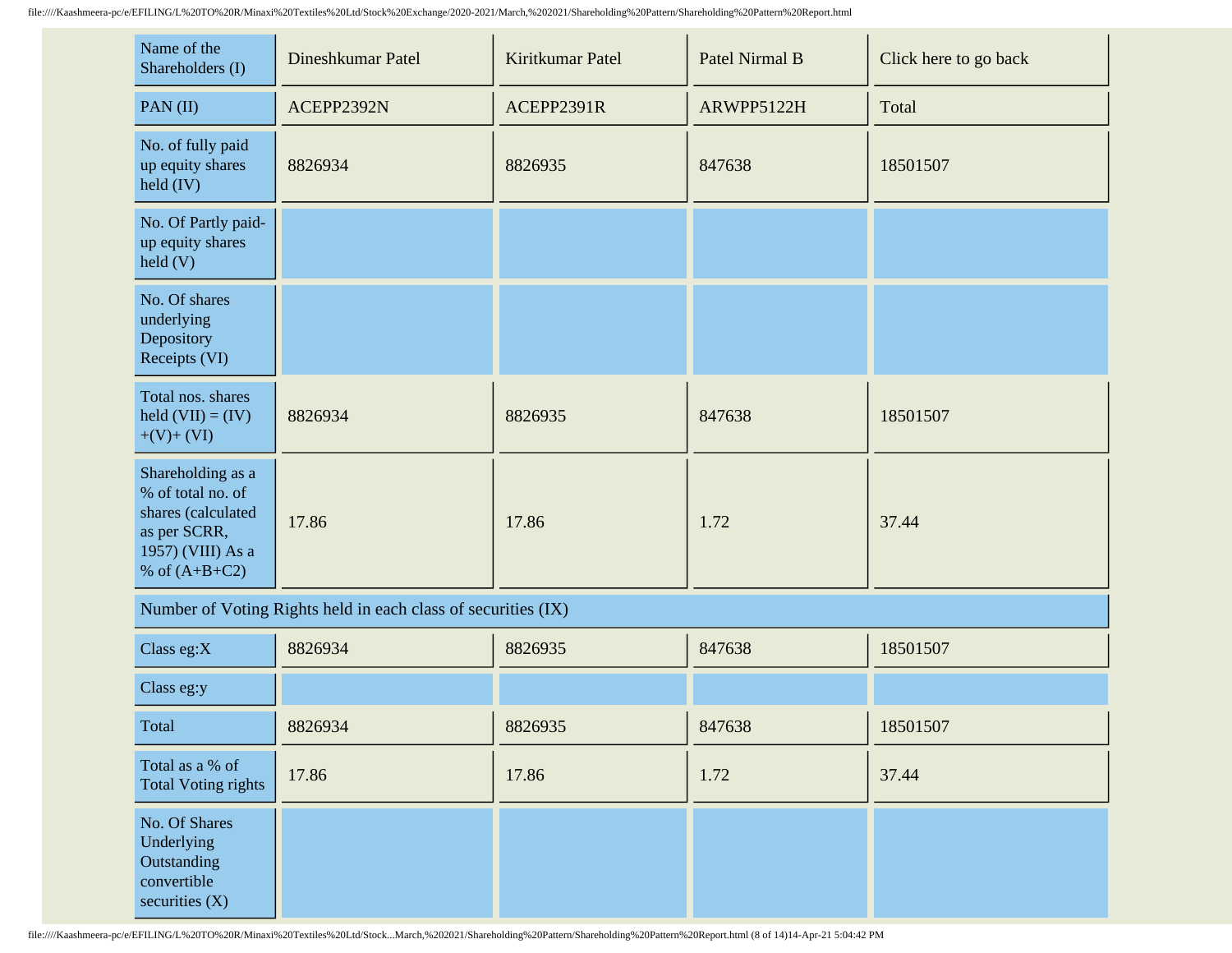| No. of Shares<br>Underlying<br>Outstanding<br>Warrants (Xi)                                                                                                                                  |                                                         |         |        |          |  |  |  |
|----------------------------------------------------------------------------------------------------------------------------------------------------------------------------------------------|---------------------------------------------------------|---------|--------|----------|--|--|--|
| No. Of Shares<br>Underlying<br>Outstanding<br>convertible<br>securities and No.<br>Of Warrants (Xi)<br>(a)                                                                                   |                                                         |         |        |          |  |  |  |
| Shareholding, as a<br>% assuming full<br>conversion of<br>convertible<br>securities (as a<br>percentage of<br>diluted share<br>capital) $(XI) = (VII)$<br>$+(Xi)(a)$ As a % of<br>$(A+B+C2)$ | 17.86                                                   | 17.86   | 1.72   | 37.44    |  |  |  |
| Number of Locked in shares (XII)                                                                                                                                                             |                                                         |         |        |          |  |  |  |
| No. $(a)$                                                                                                                                                                                    |                                                         |         |        |          |  |  |  |
| As a % of total<br>Shares held (b)                                                                                                                                                           |                                                         |         |        |          |  |  |  |
|                                                                                                                                                                                              | Number of Shares pledged or otherwise encumbered (XIII) |         |        |          |  |  |  |
| No. $(a)$                                                                                                                                                                                    |                                                         |         |        |          |  |  |  |
| As a % of total<br>Shares held (b)                                                                                                                                                           |                                                         |         |        |          |  |  |  |
| Number of equity<br>shares held in<br>dematerialized<br>form (XIV)                                                                                                                           | 8826934                                                 | 8826935 | 847638 | 18501507 |  |  |  |
|                                                                                                                                                                                              | Reason for not providing PAN                            |         |        |          |  |  |  |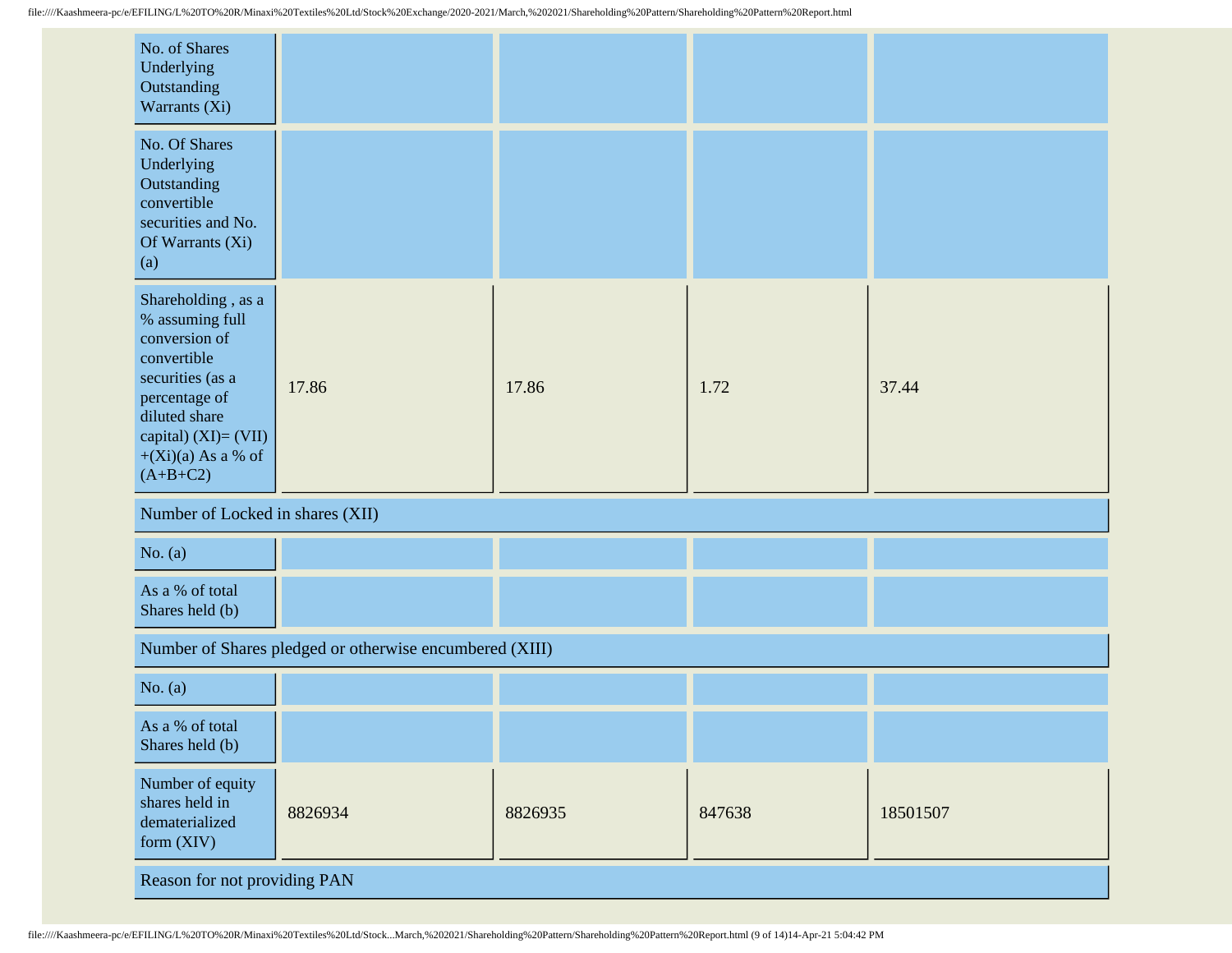| Reason for not<br>providing PAN |          |          |          |  |
|---------------------------------|----------|----------|----------|--|
| Shareholder type                | Promoter | Promoter | Promoter |  |

## **Individuals - ii. Individual shareholders holding nominal share capital in excess of Rs. 2 lakhs.**

| Searial No.                                                                                                          | 1                                                             | $\overline{2}$               | 3              |                       |
|----------------------------------------------------------------------------------------------------------------------|---------------------------------------------------------------|------------------------------|----------------|-----------------------|
| Name of the<br>Shareholders (I)                                                                                      | <b>Mukesh Purshottamdas Patel</b>                             | Sarojdevi Satyanarayan Kabra | Suman S Asrani | Click here to go back |
| PAN(II)                                                                                                              | ACJPP1373J                                                    | ABHPK6018L                   | AAMPA4484G     | Total                 |
| No. of fully paid<br>up equity shares<br>$\text{held (IV)}$                                                          | 7382183                                                       | 523190                       | 743250         | 8648623               |
| No. Of Partly paid-<br>up equity shares<br>$\text{held}(V)$                                                          |                                                               |                              |                |                       |
| No. Of shares<br>underlying<br>Depository<br>Receipts (VI)                                                           |                                                               |                              |                |                       |
| Total nos. shares<br>held $(VII) = (IV)$<br>$+(V)+(VI)$                                                              | 7382183                                                       | 523190                       | 743250         | 8648623               |
| Shareholding as a<br>% of total no. of<br>shares (calculated<br>as per SCRR,<br>1957) (VIII) As a<br>% of $(A+B+C2)$ | 14.94                                                         | 1.06                         | 1.5            | 17.5                  |
|                                                                                                                      | Number of Voting Rights held in each class of securities (IX) |                              |                |                       |
| Class eg: X                                                                                                          | 7382183                                                       | 523190                       | 743250         | 8648623               |

file:////Kaashmeera-pc/e/EFILING/L%20TO%20R/Minaxi%20Textiles%20Ltd/Stoc...arch,%202021/Shareholding%20Pattern/Shareholding%20Pattern%20Report.html (10 of 14)14-Apr-21 5:04:42 PM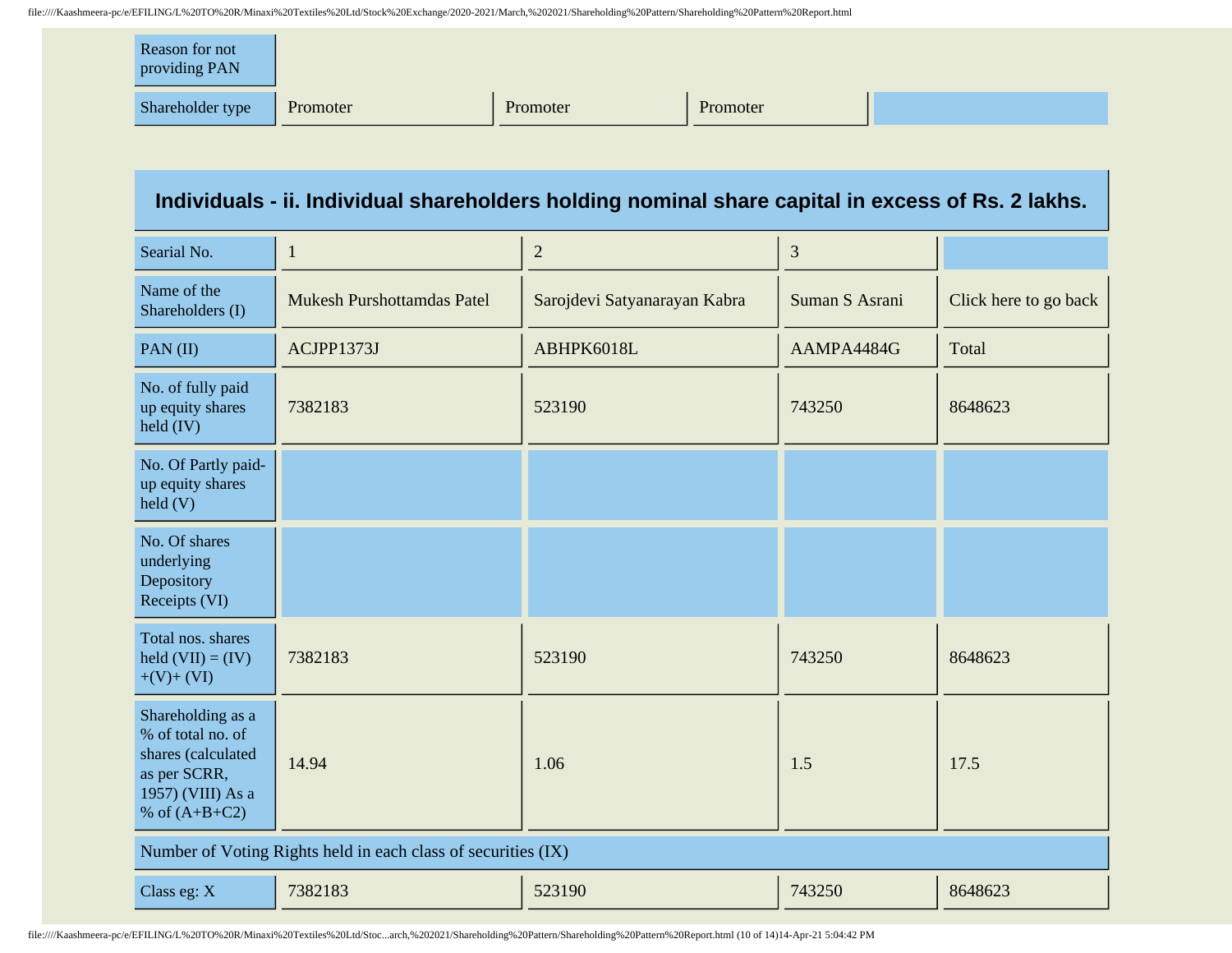| Class eg:y                                                                                                                                                                                    |         |        |        |         |
|-----------------------------------------------------------------------------------------------------------------------------------------------------------------------------------------------|---------|--------|--------|---------|
| Total                                                                                                                                                                                         | 7382183 | 523190 | 743250 | 8648623 |
| Total as a % of<br><b>Total Voting rights</b>                                                                                                                                                 | 14.94   | 1.06   | 1.5    | 17.5    |
| No. Of Shares<br>Underlying<br>Outstanding<br>convertible<br>securities $(X)$                                                                                                                 |         |        |        |         |
| No. of Shares<br>Underlying<br>Outstanding<br>Warrants (Xi)                                                                                                                                   |         |        |        |         |
| No. Of Shares<br>Underlying<br>Outstanding<br>convertible<br>securities and No.<br>Of Warrants (Xi)<br>(a)                                                                                    |         |        |        |         |
| Shareholding, as a<br>% assuming full<br>conversion of<br>convertible<br>securities (as a<br>percentage of<br>diluted share<br>capital) $(XI) = (VII)$<br>$+(X)$ As a % of $(A)$<br>$+B+C2$ ) | 14.94   | 1.06   | 1.5    | 17.5    |
| Number of Locked in shares (XII)                                                                                                                                                              |         |        |        |         |
| No. $(a)$                                                                                                                                                                                     |         |        |        |         |
| As a % of total<br>Shares held (b)                                                                                                                                                            |         |        |        |         |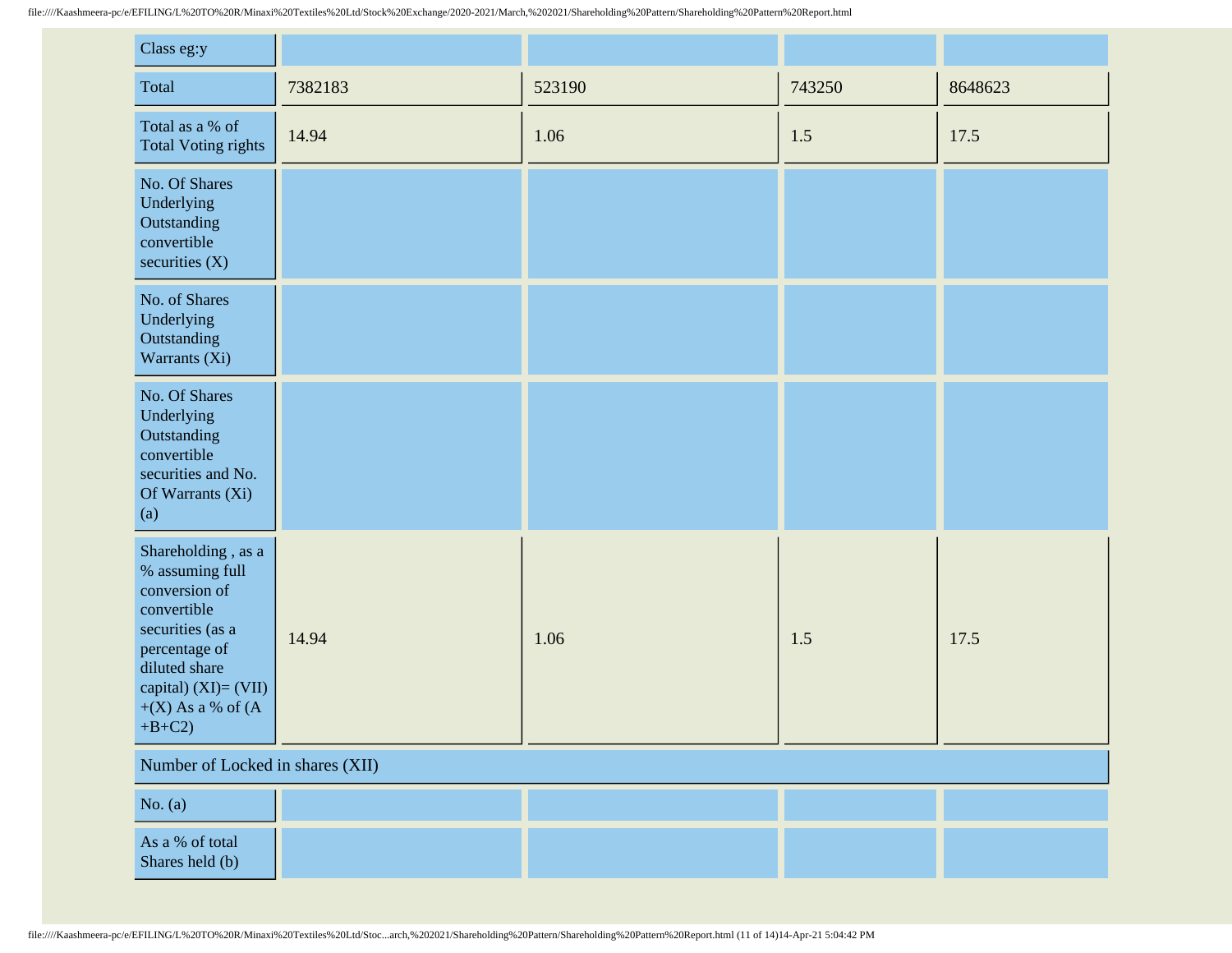| Number of equity<br>shares held in<br>dematerialized<br>form $(XIV)$ | 7382183 | 523190 | 743250 | 8648623 |  |  |
|----------------------------------------------------------------------|---------|--------|--------|---------|--|--|
| Reason for not providing PAN                                         |         |        |        |         |  |  |

Reason for not providing PAN

| <b>Any Other (specify)</b>                                  |              |                              |                            |                         |                                             |                          |  |
|-------------------------------------------------------------|--------------|------------------------------|----------------------------|-------------------------|---------------------------------------------|--------------------------|--|
| Searial No.                                                 | $\mathbf{1}$ | $\overline{2}$               | 3                          | $\overline{4}$          | 5                                           |                          |  |
| Category                                                    | <b>HUF</b>   | Non-Resident<br>Indian (NRI) | Clearing<br><b>Members</b> | <b>Bodies Corporate</b> | <b>Bodies Corporate</b>                     |                          |  |
| Category / More<br>than 1 percentage                        | Category     | Category                     | Category                   | Category                | More than 1 percentage of<br>shareholding   |                          |  |
| Name of the<br>Shareholders (I)                             |              |                              |                            |                         | <b>M P Patel Infrastructures</b><br>Pvt Ltd | Click here to<br>go back |  |
| PAN(II)                                                     |              |                              |                            |                         | AAGCM2205G                                  | Total                    |  |
| No. of the<br>Shareholders (I)                              | 81           | 17                           | 6                          | 24                      | 1                                           | 128                      |  |
| No. of fully paid<br>up equity shares<br>$\text{held (IV)}$ | 820549       | 250912                       | 9374                       | 1287136                 | 1127830                                     | 2367971                  |  |
| No. Of Partly paid-<br>up equity shares<br>held (V)         |              |                              |                            |                         |                                             |                          |  |
| No. Of shares<br>underlying<br>Depository<br>Receipts (VI)  |              |                              |                            |                         |                                             |                          |  |

file:////Kaashmeera-pc/e/EFILING/L%20TO%20R/Minaxi%20Textiles%20Ltd/Stoc...arch,%202021/Shareholding%20Pattern/Shareholding%20Pattern%20Report.html (12 of 14)14-Apr-21 5:04:42 PM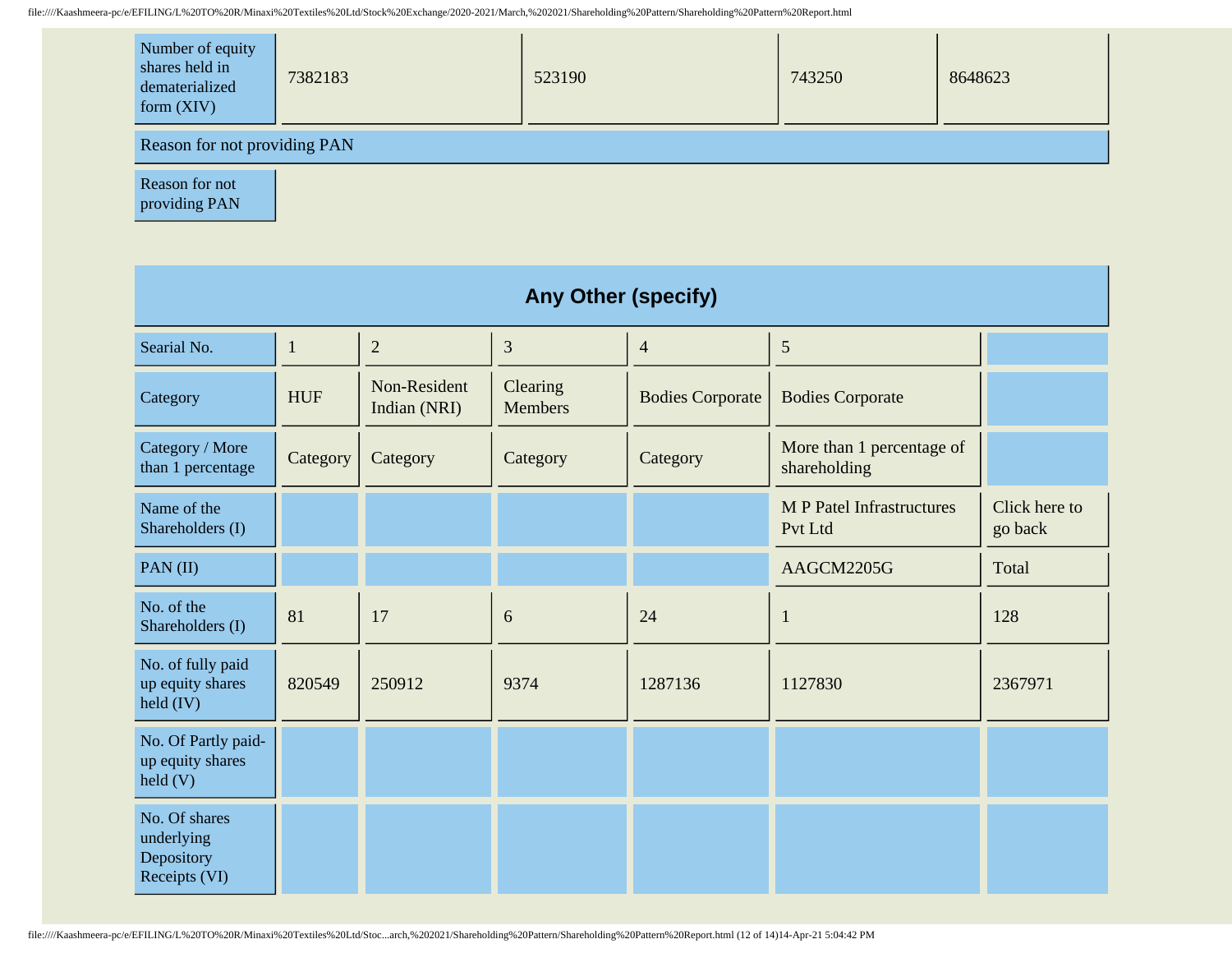| Total nos. shares<br>held $(VII) = (IV)$<br>$+(V)+(VI)$                                                              | 820549 | 250912 | 9374 | 1287136 | 1127830 | 2367971 |
|----------------------------------------------------------------------------------------------------------------------|--------|--------|------|---------|---------|---------|
| Shareholding as a<br>% of total no. of<br>shares (calculated<br>as per SCRR,<br>1957) (VIII) As a<br>% of $(A+B+C2)$ | 1.66   | 0.51   | 0.02 | 2.6     | 2.28    | 4.79    |
| Number of Voting Rights held in each class of securities (IX)                                                        |        |        |      |         |         |         |
| Class eg: $X$                                                                                                        | 820549 | 250912 | 9374 | 1287136 | 1127830 | 2367971 |
| Class eg:y                                                                                                           |        |        |      |         |         |         |

| Total                                                                                                      | 820549 | 250912 | 9374 | 1287136 | 1127830 | 2367971 |
|------------------------------------------------------------------------------------------------------------|--------|--------|------|---------|---------|---------|
| Total as a % of<br><b>Total Voting rights</b>                                                              | 1.66   | 0.51   | 0.02 | 2.6     | 2.28    | 4.79    |
| No. Of Shares<br>Underlying<br>Outstanding<br>convertible<br>securities $(X)$                              |        |        |      |         |         |         |
| No. of Shares<br>Underlying<br>Outstanding<br>Warrants (Xi)                                                |        |        |      |         |         |         |
| No. Of Shares<br>Underlying<br>Outstanding<br>convertible<br>securities and No.<br>Of Warrants (Xi)<br>(a) |        |        |      |         |         |         |